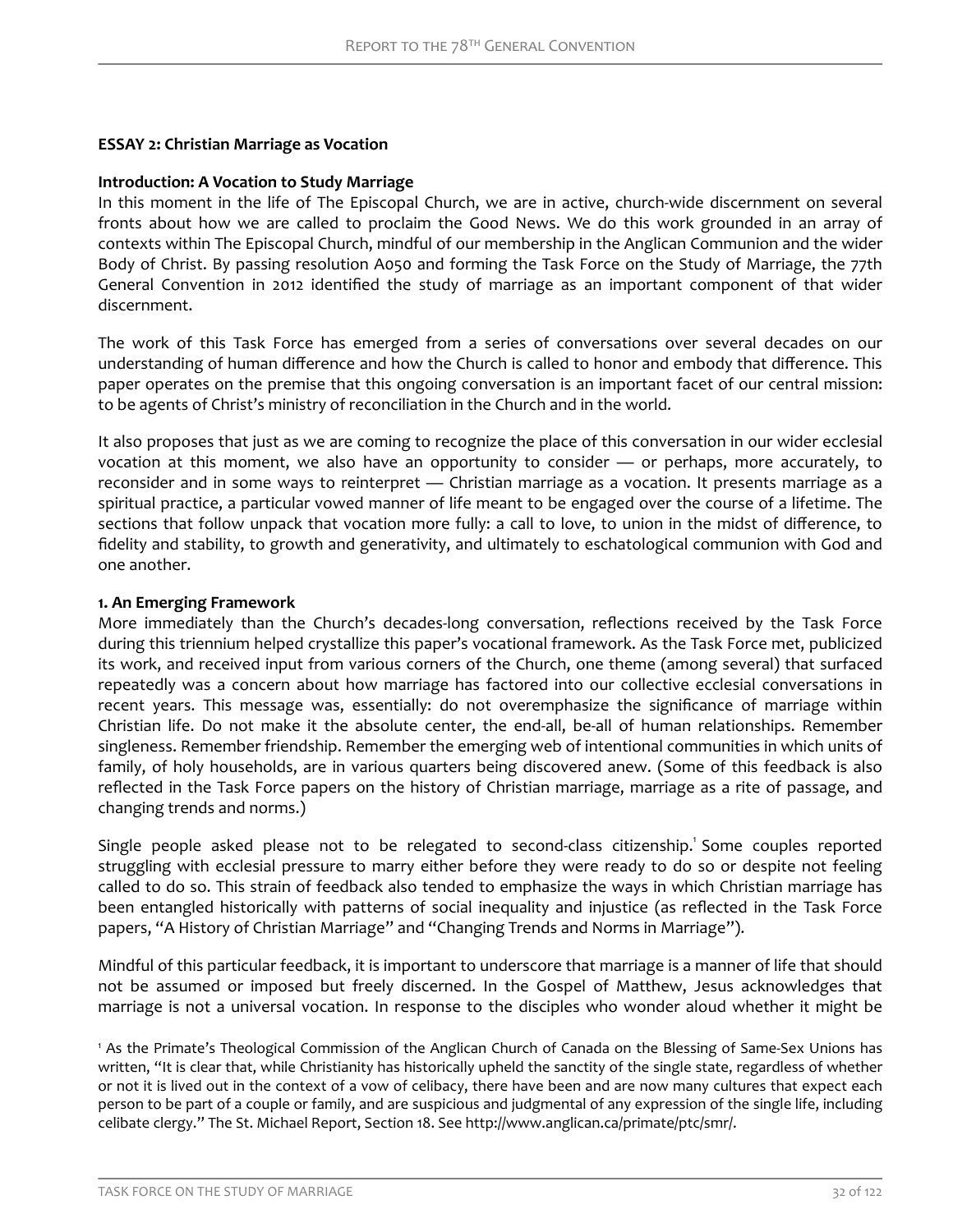"better not to marry" given Jesus' strong strictures against divorce, he replies that "not everyone can accept this teaching, but only those to whom it is given" (Matthew 19:11).

To assume that marriage is a universal, default manner of life to which all adults are called would implicitly devalue those who do not marry. Indeed, as David Runcorn has argued in the context of the Church of England's conversation, "part of the gift of this debate [concerning sexuality and marriage] is that it is reminding the Church that human beings need a wider range of relationships in community than just the model of marriage. $"$ 

Further, to assume that marriage is a universal human vocation would belie important New Testament witnesses that critique marriage or emphasize singleness. In his first letter to the Corinthians, for instance, Paul wishes that "all were as I myself am" — that is, single and celibate. But, he continues, "each has a particular gift from God, one having one kind and another a different kind" (1 Corinthians 7:7).

In the Gospel of Luke, Jesus asserts that while "those who belong to this age marry and are given in marriage, those who are considered worthy of a place in that age and in the resurrection from the dead neither marry nor are given in marriage" (Luke 20:34-36). As much scholarship has shown (including the Task Force paper, "A History of Christian Marriage"), the New Testament is far from univocal in its portrayals of marriage, whether affirming or critical. $3$ 

Yet even if biblical and historical descriptions of marriage have varied, even if marriage has been critiqued justly for its long tendency to be embedded in patterns of social privilege and injustice, Christian marriage need not be summed up by this history. Neither should it be reduced to an unthinking concession to social custom or ecclesial conformity.

Indeed, Task Force feedback also reflected a desire for theologically robust reflection on how Christian marriage emerges from the richness and complexity of our tradition. Couples, as well as single people anticipating marriage down the road, reflected a desire to discern carefully whether and when they might be called to marriage. How might they know if they are ready to marry a particular person, or if they are called to marriage at all? How many of the tracks of adult life should be laid down before entering into a marriage?

Or, conversely, what role might marriage have in stabilizing and grounding lives in the midst of transition? Indeed, what relationship might marriage have to change and stability? How might discernment of a call to parenthood intersect with and remain distinct from that of marriage? These responses requested reflection on how Christian marriage might invite people more deeply into their lives of faith (a topic addressed at length in "A Biblical and Theological Framework for Thinking about Marriage").

Underlying this range of reflections and questions was a broad query: to what forms of relationship are we being called as individuals, as couples, as communities, as members of Christ's body? Routed through the charge of the Task Force, these inquiries helped raise a more focused question: how might a theological frame of marriage, understood as a vocation, aid the wider discernment of the Church as well as of individual church members?

<sup>2</sup> David Runcorn, Appendix 4, in *Report of the House of Bishops Working Group on Human Sexuality* (London: Church House Publishing, 2013), 193.

<sup>&</sup>lt;sup>3</sup> See, for example, Adrian Thatcher, chapter 3, in *Marriage after Modernity* (Sheffield: Sheffield Academic, 1999); Elizabeth Clark, *Reading Renunciation: Asceticism and Scripture in Early Christianity* (Princeton: Princeton University Press, 1999); Dale Martin, *Sex and the Single Savior: Gender and Sexuality in Biblical Interpretation* (Louisville: Westminster John Knox Press, 2006); Mary Ann Tolbert, "Marriage and Friendship in the Christian New Testament: Ancient Resources for Contemporary Same-Sex Unions," in M. Jordan, M. Sweeney, and D. Mellott, eds., *Authorizing Marriage: Canon, Tradition, and Critique in the Blessing of Same-Sex Unions* (Princeton and Oxford: Princeton University Press, 2006), 41-51.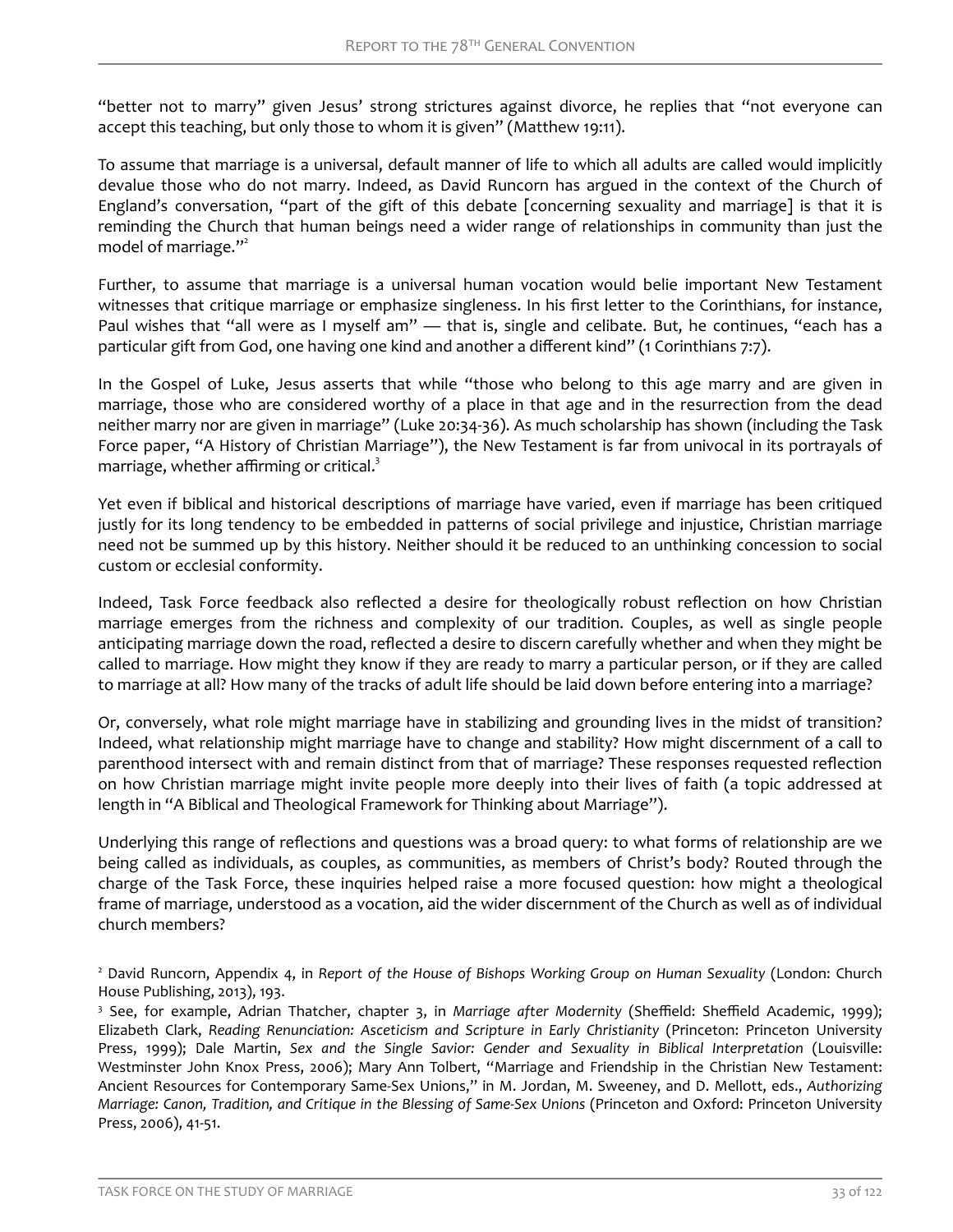Now more than ever, we as a church are called to articulate marriage as a living Christian vocation, to invite its discernment as a manner of life that, both like and unlike other vocations, enables its participants to engage in their wider call to love, to union, to relational fidelity and stability, and to generativity and growth as members of Christ's body.

### **2. Vocation and Discernment**

"Vocation" in this paper refers to manners of life opened up for, and ultimately received by, God's people, both as individuals and as communal members of Christ's body. It is a way of being in and engaging with the world, of ordering our life in ways that facilitate our participation in the wider purposes for which God created us, redeemed us, and brings us into newness of life.

Vocation can speak to specific life professions, to particular messages we are challenged to convey in and to the world (as in the examples of the biblical prophets and of Jesus' disciples), to modes of relationship (as in the calls to parenthood by the patriarchs and matriarchs and to Mary the God-bearer), to broader ways of engaging the world that God created (as in Paul's enjoinder in 2 Corinthians 5:20 "be reconciled to God").

Connected to vocation is discernment: the process of receiving clarity about what one may be called to do. Discernment entails prayer and reflection, conversation, new perception, and decision. It is both individual and communal.<sup>4</sup> Most important, it entails creating space to perceive and receive what the Holy Spirit may be prodding an individual or a community to do, as distinct from what an individual or community may feel inclined to do on their own. The phrase from Matthew 19:11 regarding those who are called to marriage and those who are not commonly is translated, "not everyone can accept this teaching, but only those to whom it is given."<sup>5</sup>

Yet the verb translated as "accept," *chorousin*, is also spatial. It means "to leave space, to make room," to "move forward, to advance," or "to have room for receiving" something. Space is opened for something that is "given" (*dedotai*), a gift both freely bestowed and received. Discernment creates space in a spirit of God-given freedom. As John Chrysostom (c. 347-407 C.E.) remarks regarding this Matthew 19 phrase, it is not "shut up in the compulsion of a law." Rather, because of God's "unspeakable gentleness," we are free to receive and to heed the promptings and trajectories of the God who made us and calls us. <sup>6</sup> Through this process the Holy Spirit ultimately leads us into all truth, sometimes in ways we never could have anticipated, and may indeed have difficulty bearing (John 16:12-13).

# **3. A Vocation of Love**

First and foremost, marriage is caught up in the larger, more fundamental vocation of love. As Christians we are all called to respond to, to join, and to become agents of the love of God in Jesus Christ. The commandments, as Jesus summarized them, are to love God with all one's heart, soul, and mind; and to love one's neighbors as oneself (Matthew 22:37-40; Mark 12:30-31; Luke 10:27; see also Romans 13:9).<sup>7</sup> In the Gospel of John, Christ gives us what he calls "a new commandment that you love one another. Just as I have

<sup>4</sup> The report, *To Set Our Hope on Christ* (written by a group of Episcopal theologians at the request of Presiding Bishop Frank Griswold) also uses language of discernment with respect to the current church-wide conversation on sexuality and marriage. *To Set Our Hope on Christ: A Response to the Invitation of Windsor Report 135* (New York: The Episcopal Church Center, 2005), 8-9: "[W]e believe that God has been opening our eyes to acts of God that we had not known how to see before" (9).

<sup>5</sup> Matthew 19: 11, NRSV. All subsequent biblical quotations will also be from the NRSV unless otherwise specified.

<sup>6</sup> John Chrysostom, Homily 62.3 on the Gospel of Matthew in ed. Philip Schaff, Nicene and Post-Nicene Fathers, Vol. 10, *Chrysostom: Homilies on the Gospel of Saint Matthew* (Peabody, Mass.: Hendrickson Publishers, 1994), 384.

7 Thomas Breidenthal has also argued that "true romantic love is a form of the love of neighbor." *Sacred Unions: A New Guide to Lifelong Commitment* (Cambridge, Mass.: Cowley Publications, 2006), 11. See especially, chapter 2. Breidenthal goes on to argue that "[j]ust as the romantic tradition [of the troubadors whose lyric poetry emerged around the eleventh century C.E. in what is now southern France] helped the Christian world rediscover the marriage of man and woman as a spiritual vocation, so now, as we struggle to extend our understanding of that vocation to include partners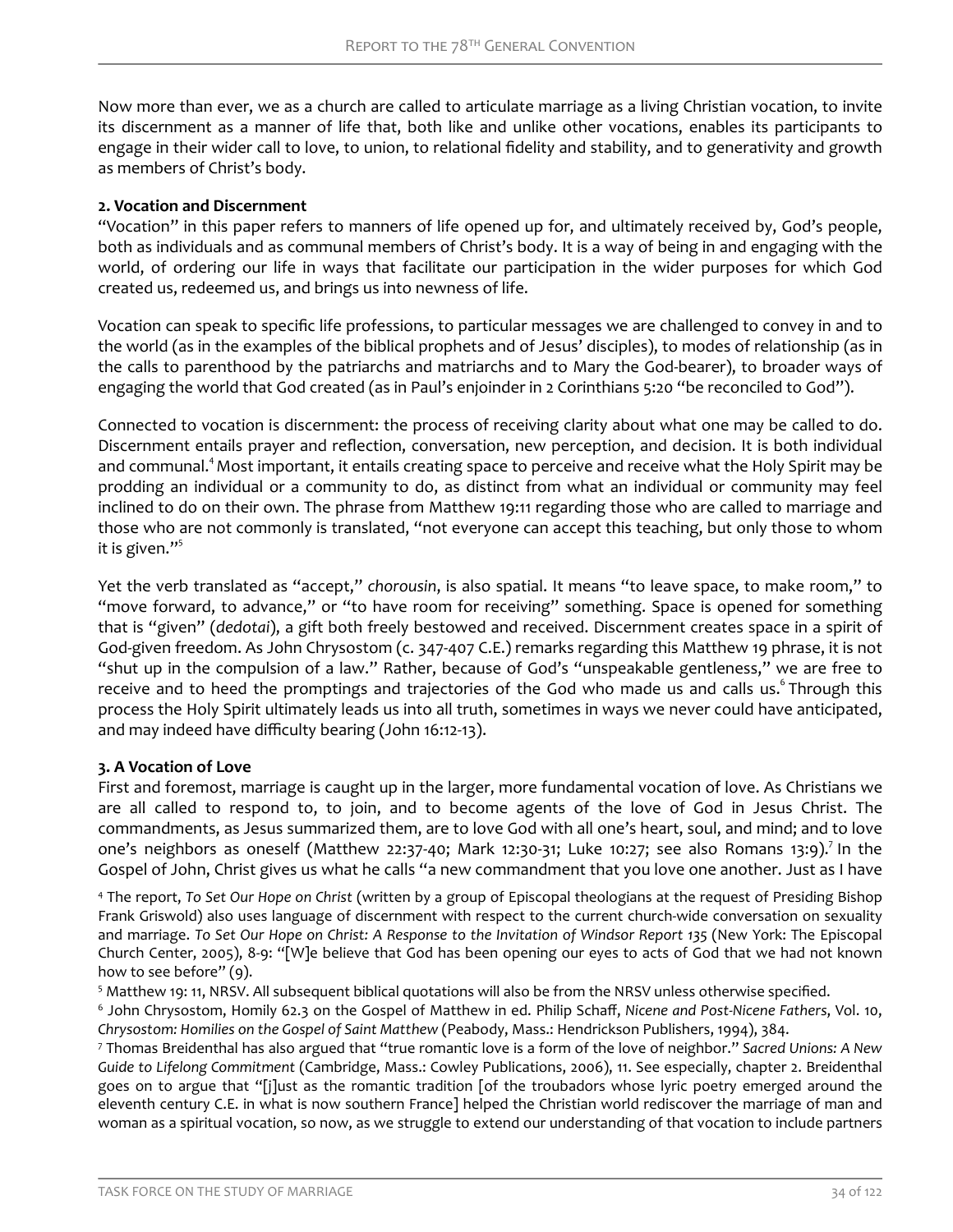loved you, you also should love one another." That expression of love for one another marks us as Christ's disciples (John 13:34-35; 15:12:4).

The first letter of John further develops that vocation: "Beloved, let us love one another, because love is from God; everyone who loves is born of God and knows God" (1 John 4:7). By loving, we come to know and to share the divine life of the One who "wonderfully created and yet more wonderfully restored us."<sup>8</sup> "In your infinite love you made us for yourself," intones Eucharistic prayer A of the 1979 prayer book, echoing the language of Augustine of Hippo's (354-430 C.E.) *Confessions*. In response to that love, our whole lives form a pattern of restlessly seeking the One in whom our ultimate rest is to be found.<sup>9</sup>

Augustine's contemporary Gregory of Nyssa (c. 335-c. 395 C.E.) envisioned that loving search as a process of stretching forth (*epektasis*), in which we participate in God's unending desire for us. Through lives prayerfully lived, always stretching forth toward the heart of the living God, we can become vessels for the outpouring of God's desire. Throughout our lifetimes, we open our hearts and are repeatedly filled with that desire, as God continuously expands our capacity for it. This loving vocation never ends.<sup>10</sup>

This vocation further emerges from the fundamental Christian teachings of the Incarnation and the Paschal Mystery. To love is to offer ourselves to one another, inspired by and grounded in the love with which Christ poured himself into our midst, reconciling us to the God from whom we had grown estranged. "No one has greater love than this, to lay down one's life for one's friends," Jesus teaches in the fifteenth chapter of John. We respond to that love, he continues, as his friends, appointed to bear the fruit of that love in lives offered to God and to one another (John 15:12-17).

This love catalyzes us to live lives of solidarity and sympathy, in imitation of the One who is always able sympathize with us in our weakness (Hebrews 4:15). In love our lives bear witness to the mystery of resurrection life, healing our death-dealing wounds of betrayal and brokenness, refreshing and renewing our very creation. In Christ we lovingly join our own lives to the bridge he reforged between creation and the God in whose image we are made.

Our wider vocation to love can find a more particular expression through the love of two spouses for one another. It is a love that draws couples together in shared sexuality, affirming the goodness of our embodiment and desire. It is a love of discovery that delights in a lifetime of adventures lived, challenges faced, insights shared. It is a vocation that rejoices in seeing and being seen and known by spouses who can reveal to one another what, individually, they could never have perceived on their own. "It is not good that ha adam should be alone," God declares in Genesis 2:18: "I will make him a helper as his partner."

Spousal love can convey a deep sense of comfort in the ongoing partnership of assembling and maintaining a shared life. It can form the foundation for the birth and raising of children, the nurture of family. Thus, to speak of marriage as a vocation to love is to refer not simply to the affective state of being in love, or of falling in love. More fundamentally, the love in which Christian marriage is grounded is relational and

of the same sex, that tradition emerges once again as a fruitful starting point and a rich resource for that discussion" (*Sacred Unions*, 26).

8 Collect "Of the Incarnation," *Book of Common Prayer* (New York: Church Hymnal Corporation, 1979), 252.

9 Eucharistic Prayer A, *Book of Common Prayer*, 362. Augustine of Hippo, *Confessions* 1.1 in trans. F.J. Sheed, *Confessions Books I-XIII* (Indianapolis: Hackett Publishing Company, 1993), 3.

<sup>10</sup> Gregory expounds this idea of *epektasis* in several texts, including the *Life of Moses* and his *Homilies on the Song of Songs*. Note also that Gregory does not hesitate to use the term "desire" to describe the driving force of this process. For more on Gregory of Nyssa's ideas of desire and gender, see Sarah Coakley's *Powers and Submissions: Spirituality, Philosophy and Gender* (Malden, MA: Blackwell, 2003), chapters 7-9. See also Coakley's *God, Sexuality, and the Self*, in which she argues that human desire originates in that of the Triune God who is ultimately "the means of [human desire's] transformation." *God, Sexuality, and the Self: An Essay on the Trinity* (Cambridge: Cambridge University Press, 2013), 6.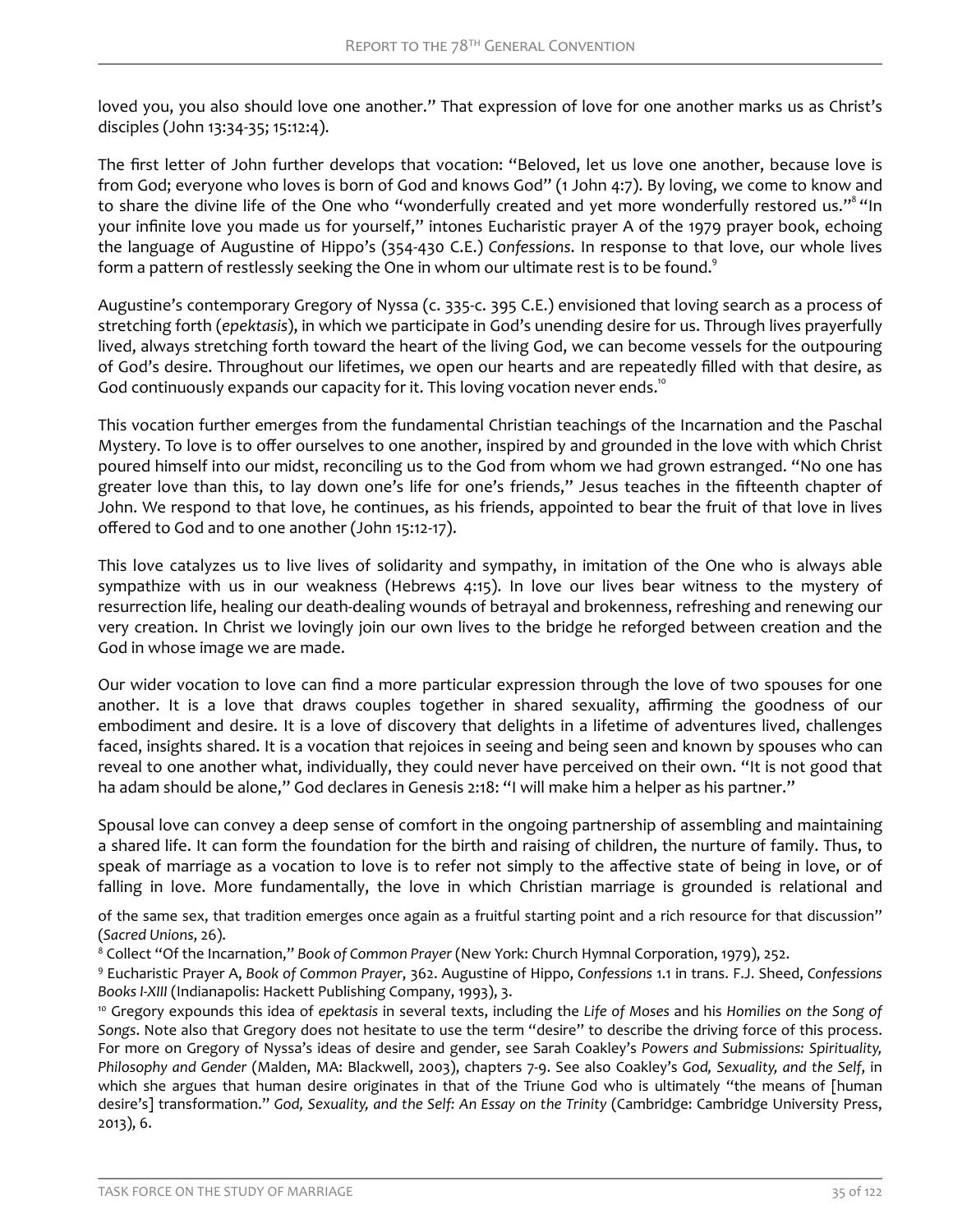lifelong. Bounded by the vows made in holy matrimony, marriage is a holy vessel in which a couple grows and changes together over the course of a lifetime. Ultimately, in these many and various ways the vocation of Christian marriage continually invites spouses to reveal to one another, and to their wider community, the love of God in Jesus Christ.

## **4. Union and Difference**

As with love, a vocation to marriage calls couples into a particular sort of union that is always already caught up in a wider call to be one. What is often called marriage's unitive quality bears out in its own manner Jesus' "new commandment" to "love one another" and to be one just as he and the Father are one (John 17:21). This union both joins us together and rejoices in our particularity, our difference. At a fundamental, sacramental level, our call to union emerges from our baptism in which we are engrafted into the wider Body of Christ.

Throughout our lives we live out our membership in that body in various ways: as we receive communion week by week, as we seek and serve Christ in all persons, loving our neighbor as ourselves (Baptismal Covenant, 1979 BCP, 305). When we pray "that we all may be one" (1979 BCP, 387) we open our hearts to unions of affinity and difference, to friendship, to family, to wide-ranging collectives of work and home, to our Church, flung far and wide around the globe.

# **"Cleaving" and creation**

The unitive vocation in Christian marriage emerges in important ways from how we have read the creation stories. As Christians, we read the stories of our creation through New Testament as well as Hebrew biblical lenses. These include Jesus' own interpretive citations. Despite his own life of (apparent) singleness and his critical reflections on ideas of family in his imperial Roman context (again, see "A History of Christian Marriage" and footnote 3 above), Jesus clearly also respects and envisions a place for marriage. As mentioned earlier, he goes on to imply in Matthew 19 that marriage is a vocation "given" (*dedotai*) to many, even as there are others to whom it is not.<sup>11</sup>

Jesus' explanation of this vocation (in 19:3-12, paralleled by Mark 10:2-12) emerges in response to a question from the Pharisees about divorce. While Moses allowed divorce "because of your hardness of heart," Jesus replies, "from the beginning it was not so." Citing the conclusion of the first creation story, Genesis 1:27, he asserts that "the one who made them at the beginning 'made them male and female.'" Without citing the Genesis 1:28 command "be fruitful and multiply," he then continues directly with a citation from Genesis 2:24: "For this reason a man [*anthropos*] shall leave his father and mother and be joined [*kollethesetai*] to his wife [gynaiki], and the two<sup>12</sup> shall become one flesh [hoi duo eis sarka mian]."<sup>13</sup>

<sup>11</sup> In Matthew 19, Jesus goes on to explain that there are those to whom what he has just said about marriage and divorce does not apply, or is not given: "For there are eunuchs who have been so from birth, and there are eunuchs who have been made eunuchs by others, and there are eunuchs who have made themselves eunuchs for the sake of the kingdom of heaven. Let anyone accept this who can." This passage has a long tradition of being read in support of the vocation of virginity or celibacy — of considering celibacy a higher calling than marriage (re: "it is *better* not to marry"). More recent scholarship has underscored the various roles and constructions of *eunouchoi* in Roman imperial and later Byzantine contexts, as well as the implications of Jesus' acknowledgment of people who complicate or exceed the sexual binary of male and female. See, for instance, Mathew Kuefler, The Manly Eunuch: Masculinity, Gender *Ambiguity, and Christian Ideology in Late Antiquity* (Chicago: University of Chicago Press, 2001); Kathryn Ringrose, *The Perfect Servant: Eunuchs and the Social Construction of Gender in Byzantium* (Chicago: University of Chicago Press, 2003); Walter Stevenson "Eunuchs and Early Christianity," in S. Tougher, ed., *Eunuchs in Antiquity and Beyond* (London: Classical Press of Wales and Duckworth, 2002). For contemporary theological explorations of this ancient category, particularly with regard to intersex people / people with disorders of sexual development (DSD), see Susannah Cornwall, *Sex and Uncertainty in the Body of Christ: Intersex Conditions and Christian Theology* (London: Equinox, 2010). <sup>12</sup> As the paper, "A Biblical and Theological Framework for Marriage" also points out, in the Hebrew of Genesis 2:24 the verb is simply plural, whereas the Septuagint, which Jesus here quotes, supplies *hoi duo*, "the two."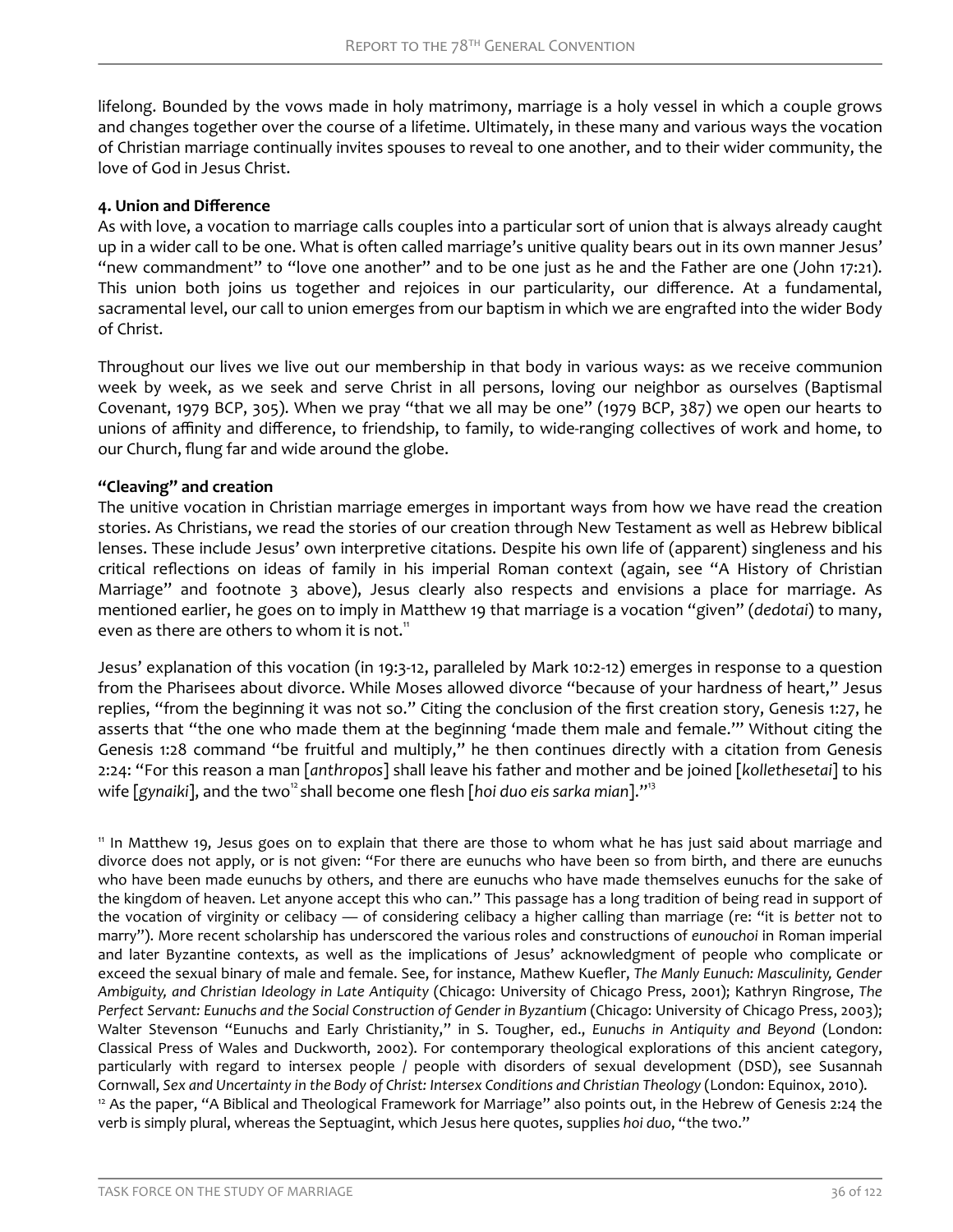When we marry one another as Christians we take up this created possibility of shared embodiment. We reverence God's own creative handiwork, becoming "one flesh" in new ways. Further, Jesus' citations signal the creative force unleashed when a couple shifts the balance of its relational identity from families of origin to one another. Here the verb *kollao* — to weld, to glue together, or perhaps, most accurately, "to cleave to" (as the King James Version translates it) — speaks to the complex dynamics of this creative shift. To cleave is to join at a deep level, both sexual and spiritual, to direct and channel one's deep desire. Yet to cleave is also to cut through or split, to part. The cleaving of marriage could be said to reform families by shifting their borders — often enlarging them through the inheritance of the spouse's family, but ultimately shifting the particular quality of earlier familial attachments.<sup>14</sup> Once it is vowed, once that cleaving has been liturgically enacted, to undo it is a very serious matter.<sup>15</sup>The cleaving of marriage has creative reverberations.

# **Complementarity considered**

Jesus' juxtaposed reading of the Genesis creation accounts has contributed to a relatively recent thread that sees in Christian marriage the fulfillment of the created meaning of male and female. And although Jesus' comments on marriage do not address procreation (again, he declines to cite Genesis 1:28: "be fruitful and multiply, fill the earth and subdue it"), the above referenced passage (and its Markan parallel) has been paired with other key texts to ground the meaning and significance of marriage in binary sexual difference as well as in the human capacity to procreate. In this way, the unitive quality of marriage has at times been conflated with the procreative capacity that many, though not all, couples possess.<sup>16</sup> The question of how the vocation of marriage takes up and expresses the wider Christian call to growth and generativity will be addressed more fully below, in section 6. Here, however, the question is whether the vocation of Christian marriage must center on the binary sexual difference of male and female.

Christian theology has a long tradition of reading marriage through the mystery of the relationship between Christ and the Church. Indeed, Christian "nuptial theology" tends to unfold the mystical interface of our Christology and our ecclesiology through the lens of marriage, dwelling in particular on the imagery of Ephesians 5, as well as on Christological readings of the Song of Songs. The task force paper exploring marriage within a wider theological arc treats the Ephesians passage at some length. The analogies between Christ and the Church, husband and wife, male and female have long been interpreted in ways that limit marriage to heterosexual couples and that instantiate an asymmetry between husband and wife. In recent decades, some Christian theologians have framed this line of thought as "sexual complementarity" or simply "complementarity."<sup>17</sup>

As Adrian Thatcher has noted, while this idea can be nuanced in different ways, including in egalitarian modes, complementarity is usually used to argue that "God has planned and ordained heterosexual

<sup>13</sup> This is an instance where the Greek term *anthropos*, often translated as "human being," when paired with *gyne*, "woman" or "wife," becomes gender specific: "man." Further, unlike in English, in both Greek and Hebrew the terms for "man" and "woman" can also be translated as "husband" and "wife."

<sup>14</sup> The Task Force paper "Marriage as a Rite of Passage" discusses how, historically, betrothal practices allowed time for the new network of familial relationships to adjust and engage in their reconfiguration and growth.

<sup>15</sup> This is why our own conversations as a church about divorce took time to sort out, concluding that divorce and remarriage in the church are possible only under careful, canonically governed discernment. See Canon I.19 in *Constitution and Canons of the Episcopal Church* (2012), 60-61. See also the Task Force Paper on the history of the marriage canons.

<sup>16</sup> For example, Goldingay et al. read Jesus' citations of Genesis in Mark 10 (which are the same as those in Matt 19) as implicitly including Genesis 1:28. The "divine intention of the union of male and female in one flesh ... entails the social, psychological, and physical union, including the fruitfulness of childbearing as part of the order of creation." John Goldingay, Grant LeMarquand, George Sumner, and Daniel Westberg, "Same-Sex Marriage and Anglican Theology: A View from the Traditionalists," *Anglican Theological Review* 93, no.1 (2001): 1-50. See also their discussion opposing the separation of the unitive from the procreative facets of Christian marriage, pp. 40-41.

<sup>17</sup> For a description of this term see, for instance, Adrian Thatcher's discussion in *God, Sex, and Gender: An Introduction* (Malden, Mass.: Wiley Blackwell, 2011), 185-86.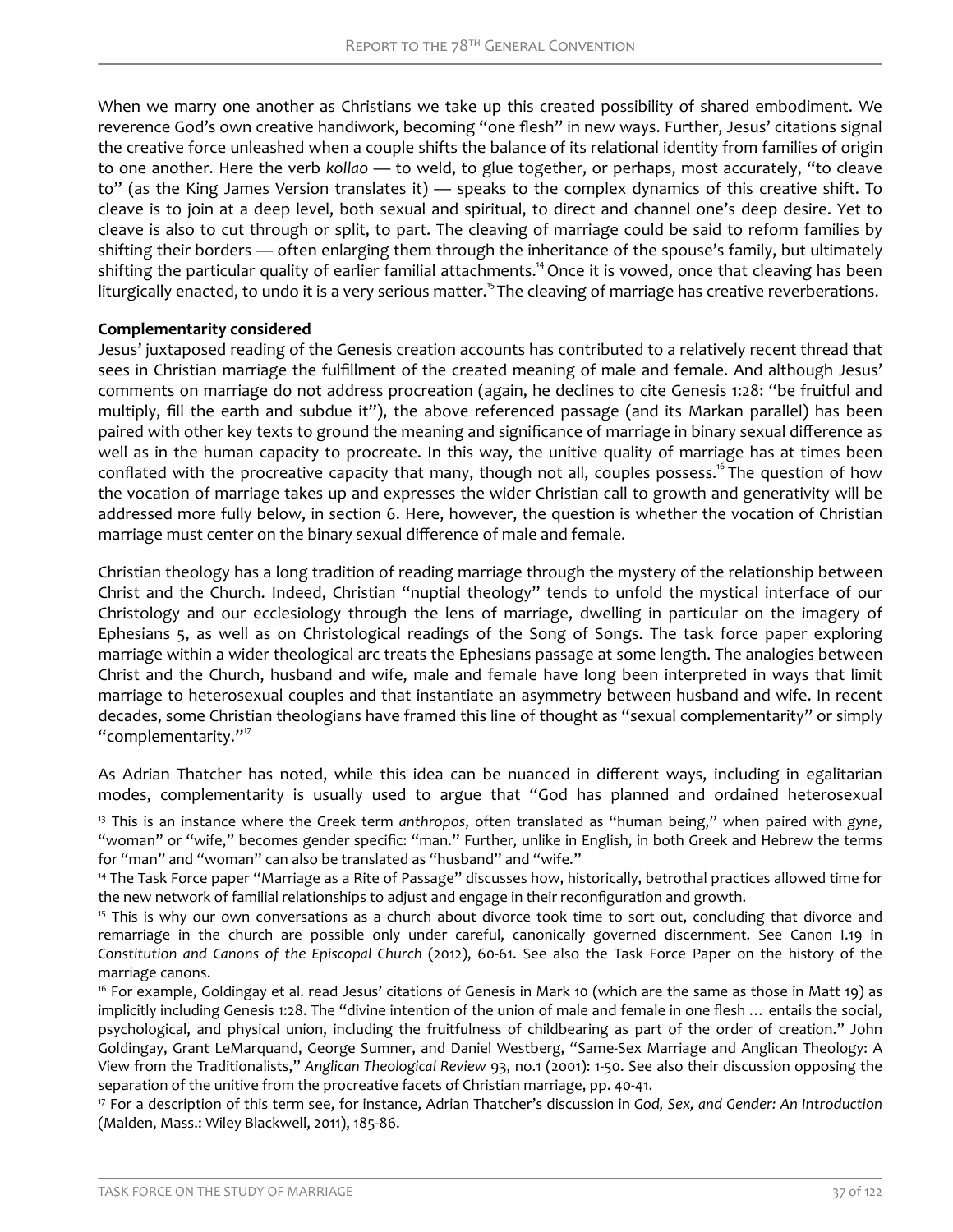marriage as the sole framework for legitimate, holy, sexual relations."<sup>8</sup> In different ways and with distinct emphases, this idea has emerged in some Roman Catholic and evangelical Christian writings.<sup>19</sup> It has also begun to appear in some Anglican contexts.<sup>20</sup> These contributions reveal how our conversation about marriage interfaces with and activates our broader understanding of the human person. Should the basic organization of Christian marriage privilege sexual difference — more specifically, a strictly dual understanding of sexual difference as male and female — over other sorts of human difference? Should marriage work to contain or channel human differences into a basic nuptial binary of male and female?

## **Mystery of new humanity**

Here, from the fifth chapter of Ephesians, the mystery that characterizes Christ's relationship with the Church may offer a further way in which to understand the significance of difference in the union of marriage. After a call to "be subject to one another" in marriage (as also addressed in "A Biblical and Theological Framework for Marriage"), the author of Ephesians concludes with a quotation of Genesis 2:24, the same one cited by Jesus in Matthew 19: "For this reason a man will leave his father and mother and be joined to his wife, and the two will become one flesh." The letter then continues: "This is a great mystery, and I am applying it to Christ and the Church." The heart of marriage, that is, is a *mysterion*.

The concept of mystery expresses several key linked ideas in Ephesians. In its first chapter, the author uses the term to speak of the Good News itself: "With all wisdom and insight he has made known to us the mystery [*to mysterion*] of his will, according to his good pleasure that he set forth in Christ, as a plan for the fullness of time, to gather up all things in him, things in heaven and things on earth." In chapter three, the author proclaims that "this grace was given to me to bring to the Gentiles the news of the boundless riches of Christ, and to make everyone see what is the plan of the mystery hidden for ages in God who created all things; so that through the church the wisdom of God in its rich variety might now be made known to the rulers and authorities in the heavenly places" (Ephesians 3:8-10).

The content of the Ephesians' proclamation is "the boundless riches of Christ" and "the wisdom of God in its rich variety." This wisdom is instantiated in Jesus Christ who, in chapter two, is described as having broken down the dividing wall, "creating one new humanity [*kainon anthropon*] in place of the two" — that is, eradicating the divisions between Jews and Gentiles (2:14-16). Marriage, then, comes to reflect this mystery in chapter five as it symbolizes the relationship between Christ and the Church.

The mystery in which marriage participates, which it images forth or typifies, is of a new humanity, a union that simultaneously upholds and uplifts differences that extend beyond the sexual binary. Indeed, this mystery stretches across the rich and wise variety of creation itself. Read through this lens, marriage reflects in a distinctive manner the new humanity inaugurated by and in Christ. And in this way, once more, marriage evokes our baptism: the vocation of marriage in its own way reflects and activates the new Christic humanity into which we were baptized. We are said to have "put on Christ" in our baptism (Galatians 3:27), an act

<sup>18</sup> Thatcher, God, Sex, and Gender, 186. An exception to this is the argument by Deirdre Good, Willis Jenkins, Cynthia Kittredge, and Eugene Rogers, that "male-female complementarity" can be read as "typical but not exhaustive of [marriage's] witness." Good et al., "A Theology of Marriage Including Same-Sex Couples: A View from the Liberals," *Anglican Theological Review* 93, no. 1 (2011): 57. Another exception is Eugene Rogers, "Same-Sex Complementarity: A Theology of Marriage," *Christian Century*, May 11, 2011. http://www.christiancentury.org/article/2011-04/same-sexcomplementarity.

<sup>19</sup> See, for example, Pope John Paul II, *Man and Woman He Created Them: A Theology of the Body* (Boston: Pauline Books and Media, 2006); Wayne Grudem and John Piper, *Recovering Biblical Manhood and Womanhood: A Response to Evangelical Feminism* (Wheaton, Ill: Crossway Books, 2006).

<sup>20</sup> See, for example: House of Bishops of the General Synod of the Church of England, *Some Issues in Human Sexuality: A Guide to the Debate* (London: Church House Publishing, 2003), 10 (1.2.9); House of Bishops Working Group on Human Sexuality, *Report of the House of Bishops Working Group on Human Sexuality* (aka *The Piling Report*), section 117, pp. 33-34, and appendix 4, https://www.churchofengland.org/media/1891063/pilling\_report\_gs\_1929\_web.pdf. Goldingay et al., "Same-Sex Marriage and Anglican Theology: A View from the Traditionalists."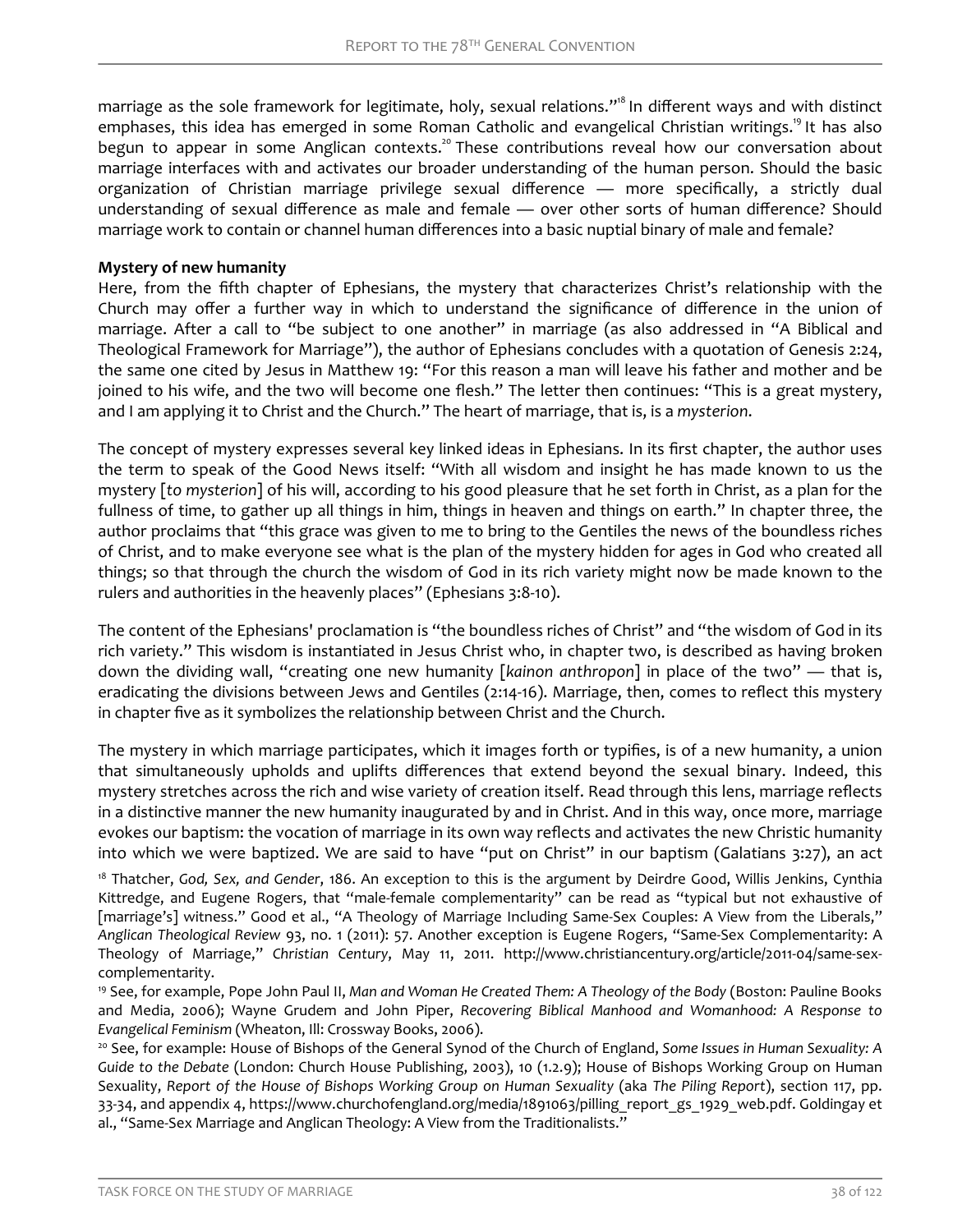through which the Genesis-specified binary of "male and female," as well as that of Jew and Greek, slave and free, is in some sense "no longer." In "The Celebration and Blessing of a Marriage," Christ is said to have "adorned this manner of life by his presence and miracle at a wedding in Cana of Galilee" (1979 BCP, 423).

The union of affinity and difference at the heart of marriage might be understood most fruitfully as a mystery at the heart of humanity and, indeed, of creation itself. In marriage, our vocation is not to erase our distinctions, even as we become "one flesh." Difference is neither eradicated nor "overcome" or transcended, but it is transformed. Our unique humanity is creatively activated, that the couple may be united one with another, becoming a new creation while simultaneously remaining two, distinct. This interplay of difference and unity in Christian marriage need not be limited to male and female, but it can be activated by all manner of human difference.

Indeed, as the Task Force paper, "Marriage as a Rite of Passage" explains, the union of difference in Christian marriages can serve as a prophetic crucible in contexts of communal strife and division. Adrian Thatcher has further asserted that "it is helpful to see the author [of Ephesians] beginning a trajectory towards a real Christian theology of marriage, which for its completion needed further time … Being 'subject to one another out of reverence for Christ' (Eph. 5:21) is starting to change everything."<sup>22</sup> Marriages of same-sex couples can also play an important role in dispelling any notion that one spouse could ever represent Christ, or the Church, more than the other. The "Celebration and Blessing of a Marriage" liturgy also signals the full equality of the couple as they carry out their role as "co-ministers."<sup>23</sup> Therefore, although the vocation of Christian marriage has historically been limited to heterosexual couples, the mystery it illumines arguably need not require this. Marriage's unambiguous and unambivalent embrace of the full spectrum of human difference, including that of sexual orientation, can enable it to image forth the rich variety of creation more fully that it has been able to in centuries past.

## **5. Ascesis and Stability**

While love draws a married couple together, what binds and helps sustain their union over time is what might be called its disciplined ascetic quality. For Christian marriage is, as others have argued, a vowed vocation.<sup>24</sup> Its vows create a covenant that binds the two spouses together, "as long as [they] both shall live." The spousal declaration in "The Celebration and Blessing of a Marriage" to "love, honor and keep" the beloved "in sickness and in health" and to be faithful to the beloved, "forsaking all others," is an *askesis*, a spiritual practice (1979 BCP, 424).<sup>25</sup> It shares this vowed quality with forms of religious life in which community members make lifelong professions.

The apostle Paul reads marriage through an ascetic lens. After commenting to the community at Corinth, "I wish that all were as I am" - that is, single and celibate - he speaks of marriage as a concession or indulgence and not as a command. Marriage here works as a tether for those who are not called to a life of celibate singleness (1 Corinthians 7:6-7). Even as Paul wishes that all were like him, he steps back and points to the more fundamental vocational issue: "But each has a particular gift [*idion charisma*] from God, one

<sup>22</sup> Thatcher, *God, Sex, and Gender*, 108.

<sup>23</sup> Thatcher, *God, Sex, and Gender*, 110, and *Marriage after Modernity*, 240.

<sup>24</sup> Good et al., "A Theology of Marriage Including Same-Sex Couples: A View from the Liberals," 51, 62-63. "These vows mark marriage as an arduous form of training in virtue, by which the promises come true that God will heal human waywardness and teach us to love (Hos. 14:4; Jer. 3:22)."

<sup>25</sup> Good et al. explain: "Our approach combines the two New Testament values of asceticism and household: marriage is a school for virtue, a household asceticism: 'for better for worse,' 'forsaking all others' (1979 BCP, 427, 424)." "A Theology of Marriage Including Same-Sex Couples," 58. Eugene Rogers also makes this point, arguing that we ought to understand "marriage as an ascetic discipline, a particular way of practicing love of neighbor. The vows do this: 'for better for worse, for richer for poorer, in sickness and in health, till death do us part.' Those ascetic vows — which Russian theologians compare to the vows of monastics — commit the couple to carry forward the solidarity of God and God's people. Marriage makes a school for virtue, where God prepares the couple for life with himself by binding them for life to each other." "Same-Sex Complementarity."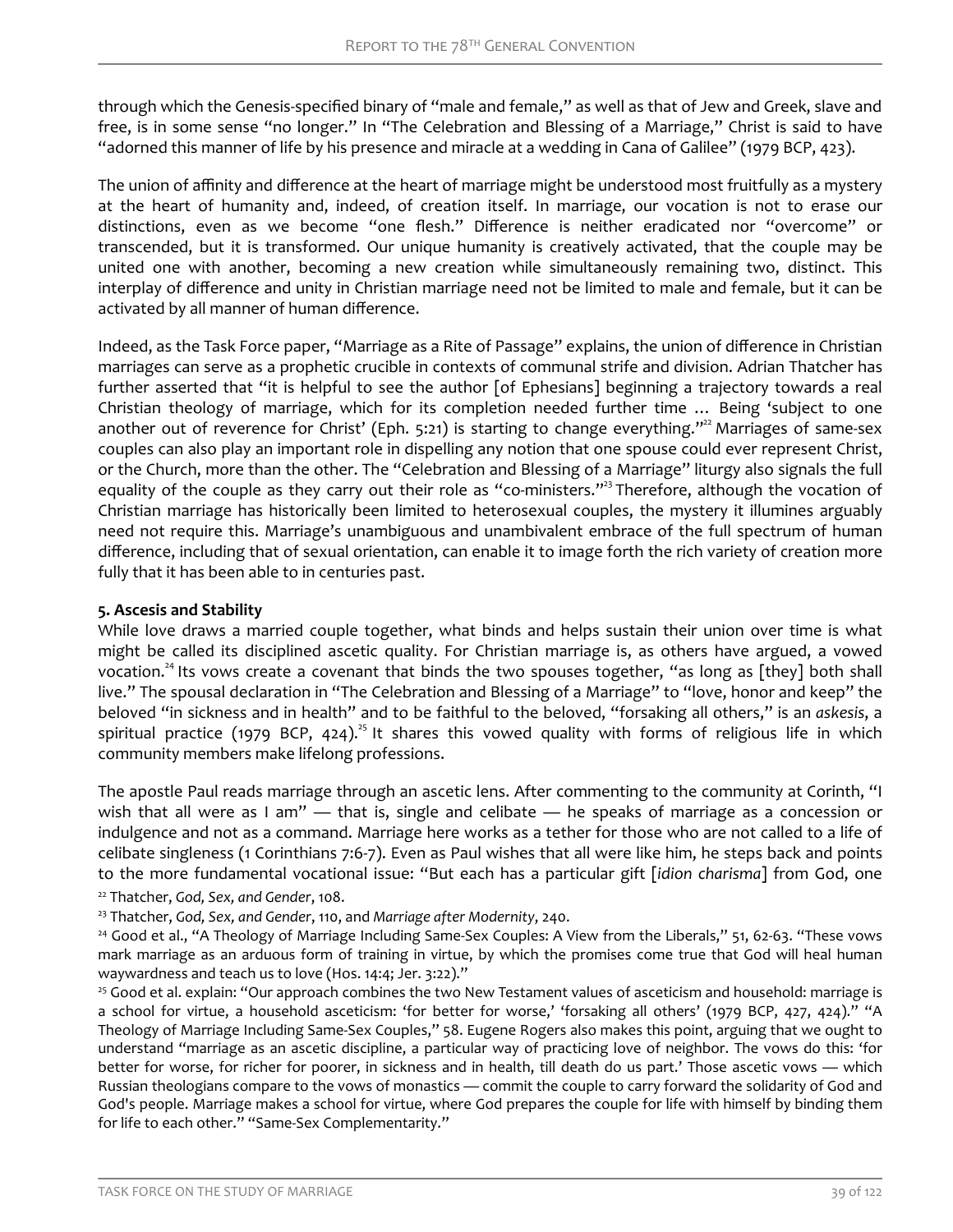having one kind and another a different kind" (1 Corinthians 7:7). A few verses later, once more he underscores: "Let each of you lead the life that the Lord has assigned, to which God called you" (1 Corinthians 7:17). The particular graces or charisms gifted to each of us from God can come to their fullest fruition through the relationships and commitments we form. Christian marriage is one such pattern of life that binds the married couple to one another, to the church family in whose presence they make their vows, and to the wider Body of Christ, whose membership they now engage afresh through the lens of marriage.

The vowed quality of Christian marriage enables it to become a particular kind of relational vessel. Unique to each couple, these vessels of marriage create a sense of stability strong enough to allow the couple to support each other "for better for worse, for richer for poorer, in sickness and in health … until [they] are parted by death" (1979 BCP, 427). These vows are meant not simply to be limit-setting promises, but also a deep source of life. Here the Johannine quality of "abiding" can illumine the vitality of this form of vowed stability.

In the 15th chapter of the Gospel of John, Jesus unfolds the metaphor of the vine and the branches, declaring, "abide [*meinate*] in me as I abide in you. Just as the branch cannot bear fruit by itself unless it abides in the vine, neither can you unless you abide in me. I am the vine, you are the branches" (John 15:4-5a). The verb *meino*, "to abide" or "to remain," here becomes not simply a delimiting command, but a source of life. By abiding in the vine as a branch, one remains attached to that from which life emerges. To abide in John's Gospel is to dwell in divine love, to participate in it, to be transformed by it, to share it in community. "This is my commandment, that you love one another as I have loved you," Jesus continues, calling his disciples "friends." The vows that help establish the vessel of a Christian marriage abide in that same love.

# **6. Vocation of Growth and Generativity**

These vows of stability that help support and bind a married couple to one another also enable the couple to serve as a means of grace-filled growth. "The decision to give my word about my future love can be part of converting my heart," writes Margaret Farley, "part of going out of myself truly to meet the one I love (not part of hardening my heart because of excessive fear of sanctions if I break the law that I give to my love)."<sup>26</sup> That conversion of heart can unfold through shared experience of vulnerability and trial as much as through joy and triumph. "Blessed are you, God of growth and discovery" intones a prayer from *A New Zealand Prayerbook*: "yours is the inspiration that has altered and changed our lives; yours is the power that has brought us to new dangers and opportunities. Set us, your new creation, to walk through this new world, watching and learning, loving and trusting, until your kingdom comes."<sup>27</sup> The lifelong commitment vowed in marriage emerges from a desire to "gather up our whole future and place it in affirmation of the one we love," even as we walk together through an unfolding future that remains unknown in fundamental ways. Our vows can ground and plant us even as love "grows into wholeness" over the course of a lifetime.<sup>28</sup>

Abiding in God and in one another, a Christian marriage responds to Christ's call in John 15 to "bear much fruit." Here the idea of fruitfulness is first and foremost a reflection of the broader call to growth as members of Christ's body.<sup>29</sup> As Paul urges in his letter to the Romans, we are called to align ourselves with the New Covenant, "to bear fruit for God" (Romans 7:4). At the same time, our own birthing is most

<sup>&</sup>lt;sup>26</sup> Margaret Farley, "The Meaning of Commitment," in Kieran Scott and Michael Warren, eds., Perspectives on Marriage: A Reader (New York: Oxford University Press, 2007), 155.

<sup>27</sup> A concluding collect from the Eucharistic Liturgy of Thanksgiving for Creation and Redemption, in *A New Zealand Prayerbook* (The Anglican Church in Aotearoa, New Zealand, and Polynesia, 1988), 465.; http://anglicanprayerbook.nz/ 456.html.

<sup>&</sup>lt;sup>28</sup> Farley, "The Meaning of Commitment," 155.

<sup>29</sup> Margaret Farley also explores an expansive notion of fruitfulness in *Just Love: A Framework for Christian Sexual Ethics* (New York: Continuum, 2006), 227-228, 290.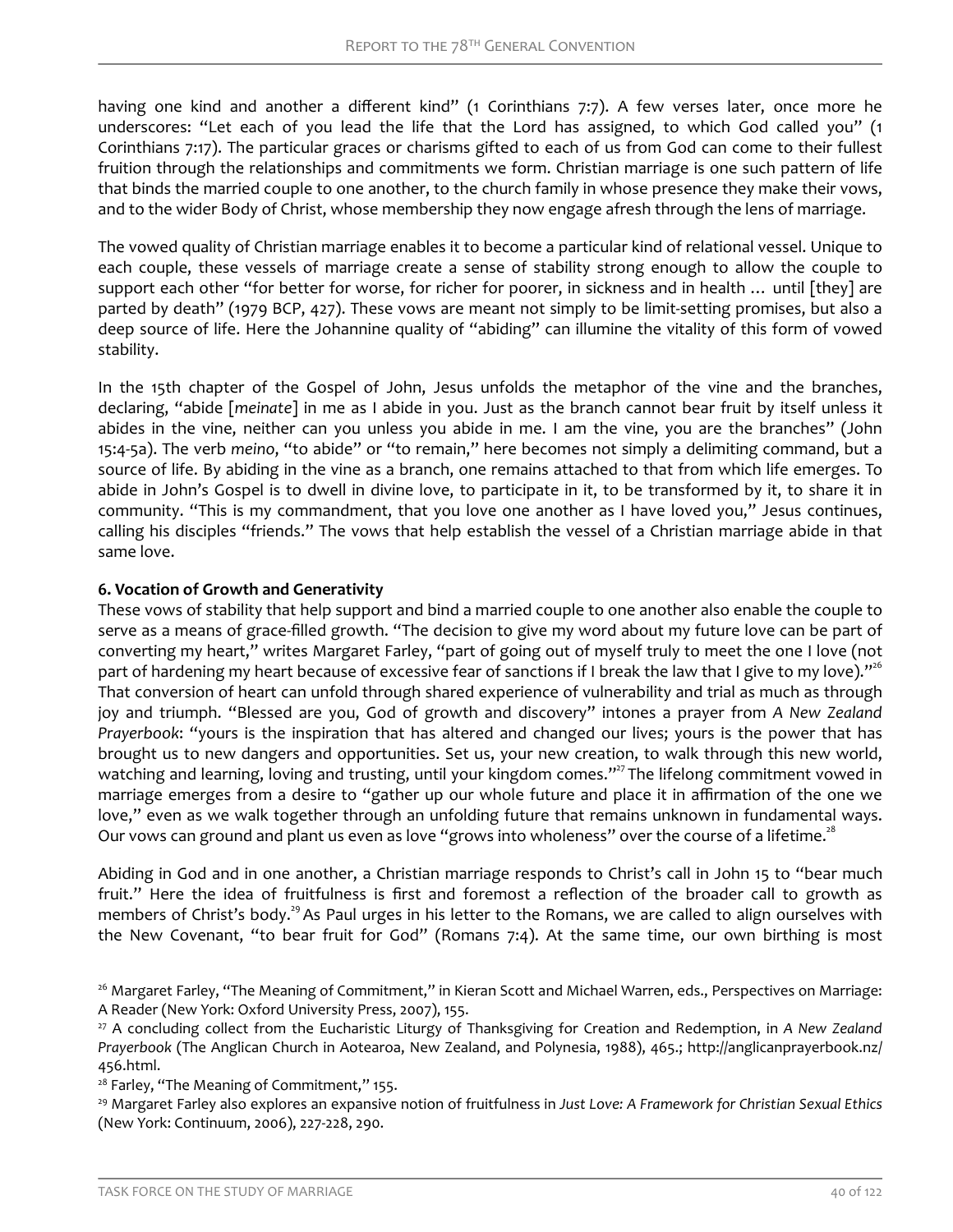dramatically articulated not through biological gestation — the "be fruitful and multiply" enjoinder of Genesis 1:28 — but rather through adoption.

In his letter to the Romans, Paul declares: "[Y]ou have received a spirit of adoption. When we cry, 'Abba! Father!' it is that very Spirit bearing witness with our spirit that we are children of God, and if children, then heirs, heirs of God and joint heirs with Christ — if, in fact, we suffer with him so that we may also be glorified with him" (Romans 8:15b-17). Like the cry of a newborn, that distinctive parental exclamation — "Abba!" signals a spiritual birth, a freshly forged, newly fruitful familiality. In the same letter, this transformative kinship is imaged as an engrafting: Gentile followers of Jesus could understand themselves as "wild olive branches … engrafted contrary to nature [*para phusin enekentristhes*] into a cultivated olive tree" (Romans 11:24). Fruitfulness, for Christians, emerges through a creation that has been made new. We are not to be conformed to this world, Paul urges one chapter later, but rather "transformed by the renewing of our minds [*metamorphousthe te anakainosei*]" (Romans 12:2). Our lives are to be not static but metamorphic, constantly transformed into the likeness of the One through whom all things were made. Christian marriage becomes generative first and foremost through this context.

A gift of the Holy Spirit, fruitfulness is the result of the cleansing from sin and reconciliation to God gifted to us in baptism, the ongoing outgrowth of the lifelong process of conversion. Through its baptismal foundation, the vocation of Christian marriage can lead us deeper into the heart of the Paschal Mystery itself. "In [baptism] we are buried with Christ in his death. By it we share in his resurrection. Through it we are reborn by the Holy Spirit" (1979 BCP, 306). Once launched, that rebirth reverberates throughout our lives. "God gives the growth," Paul explains to the community at Corinth (1 Corinthians 3:6-7). As the letter to the Ephesians further urges: "[W]e must grow up in every way into him who is the head, into Christ, from whom the whole body, joined and knitted together by every ligament with which it is equipped, as each part is working properly, promotes the body's growth in building itself up in love" (Ephesians 4:15-16).

As individual members of this body, Christians continually rediscover and live into the new humanity inaugurated in Christ. This humanity, referenced earlier, emerges from the dissolution of the walls that divide us from one another. It is pervaded by peace, grounded in the spirit of reconciliation that Christ bore into our midst (Ephesians 2:14-22). As we seek to live into the promises we make at our baptism (1979 BCP, 304-5), to embody this new humanity, to embrace the Paschal Mystery itself, we are caught up in the loving dynamic of a creation that in Christ, as Gregory of Nazianzus (c.  $329-389$ ) proclaimed, has been "rendered afresh".<sup>30</sup> Indeed, our individual growth also prompts the larger communal body to mirror more comprehensively the glory of the One through whom all things were made. When we are called to bear fruit that will last, this is first and foremost what is meant.

As one disciplined means of engaging this lifelong vocation to loving growth, Christian marriage is caught up in this trajectory of transformation. Its potential fruitfulness is always bound up with this metamorphic quality. Indeed, the story of the wedding at Cana, frequently referenced as a sign of Christ's support of Christian marriage and cited in the prologue to "The Celebration and Blessing of a Marriage" is at its heart a sign of transformation (1979 BCP, 423). In marriage, the divine power with which Christ "turned water into wine at the wedding feast of Cana" has the lifelong capacity to "transform [our] lives and make glad [our] hearts."<sup>31</sup> In Christ, transformation itself is revealed as a crucial quality of creation's givenness, the capacity for spiritual growth and fruitfulness. Rather than a sign of dissolution, transformation renders creation pregnant with untold possibility.

<sup>30</sup> Gregory of Nazianzus, Oration 39, "On the Holy Lights": "What happened? And what is the great Mystery that involves us? Natures are made anew; God becomes human; the one who 'rides on the heaven of heavens in the sunrise' of his own proper glory and splendor, is glorified in the sunset of our ordinariness and lowliness, and the Son of God allows himself to become and to be called Son of [Humanity]," in Brian E. Daley, trans., *Gregory of Nazianzus* (London: Routledge, 2006), 134.

<sup>31</sup> From the Epiphany blessing, *The Book of Occasional Services* (New York: Church Publishing, 2003), 24.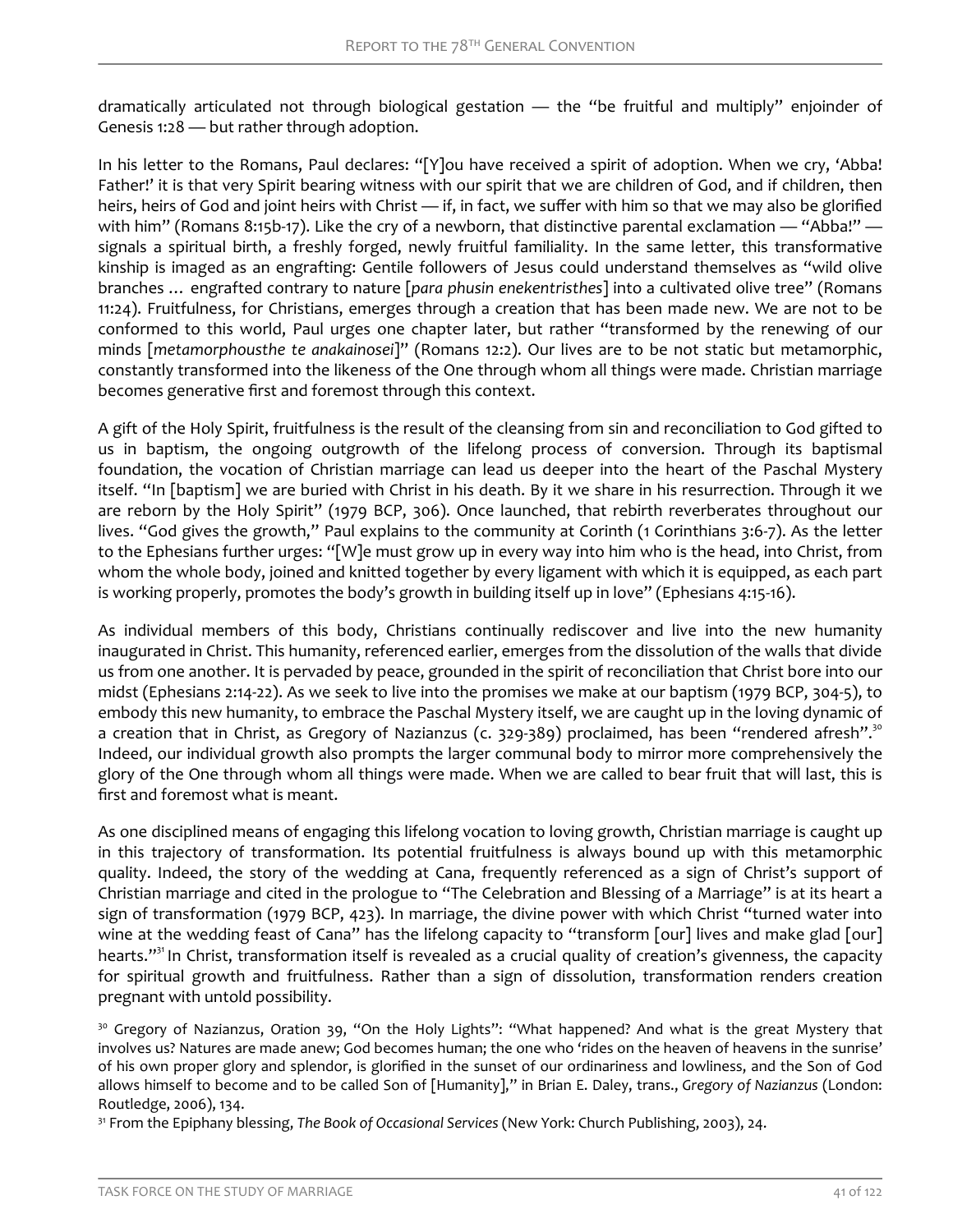Christian marriage forms one important relational context for the transformative generativity that Christians are called to embody. Within the vocation of marriage, "being fruitful and multiplying" thus can indeed take the form of rearing children born to parents who conceive them through the shared sexuality of their marriage. Further, this common manner of child-bearing and rearing can celebrate the goodness of the biologically creative capacities with which many of us have been gifted. This form of parenthood can take place within marriage, and when it does it can indeed be very good. Yet parenthood need not always unfold in this manner.

Further, just as not all Christians are called to marriage, not all married couples are called to parenthood. To speak of parenting in this way is not to reduce it to "an optional 'project' for those so inclined or for those guided by social expectations" but rather to identify it as a deeply relational vocation, a way of participating in the ongoing renewal of creation.<sup>32</sup> Those who discern a call to parenthood may not be able to have children, whether for biological, relational, or economic reasons. Ultimately, for those who do raise children within the context of marriage — regardless of whether parents and children are biologically related parental procreativity is fundamentally adoptive.

Shaped as all vocations are by the adoptive charism of baptism, parenthood is a particular form of the call to carry forward the gift of God's active choice: "You did not choose me but I chose you. And I appointed you to go and bear fruit, fruit that will last" (John 15:16). At its most basic level, bearing that fruit through the vocation of parenthood prompts us to grow more deeply into our membership in Christ's body, to be agents of God's reconciliation, participants in the graced building of God's kingdom on earth as it is in heaven (2 Corinthians 5:18; 15:5; John 15:1-17). In various ways — for some, through marriage and for some, through parenthood, but for all through life-giving relationships with each other and with God — we are called to abide in that divine love, making known the fruit of Christ's saving embrace (Matthew 7:16-20).

# **Conclusion: Eschatological Communion with God and One Another**

The vocation of Christian marriage is catalyzed by a love that unites two consenting adults in a holy bond, a sacred vessel in and through which they may grow throughout the course of their lives. Marriage is finite, temporal, and mortal. It is "until we are parted by death" and no longer. Yet in its characterization of the eternal union of Christ and the Church, marriage carries an eschatological dimension, extending beyond the border of created mortality. It exceeds the borders of individual souls, extending to all of creation, the ultimate renewal in which "Christ is all in all" (Colossians 3:11). In all of this, marriage serves as a vessel not only of our love, of our union in difference, of discipline and ascesis, of generativity and fruitfulness, but also, ultimately, of our transformation, our re-creation. The vocation of Christian marriage finally serves as a vehicle for engaging our lifelong communal call to abide and grow in the love through which God brought forth creation and will finally draw it homeward into God's own heart.

#### **Bibliography**

*The Book of Common Prayer*. New York: Church Hymnal Corporation, 1979.

*The Book of Occasional Services*. New York: Church Publishing, 2003.

Breidenthal, Thomas. *Sacred Unions: A New Guide to Lifelong Commitment*. Cambridge, Mass.: Cowley Publications, 2006.

Clark, Elizabeth. *Reading Renunciation: Asceticism and Scripture in Early Christianity*. Princeton: Princeton University Press, 1999.

Coakley, Sarah. *God, Sexuality, and the Self: An Essay on the Trinity*. Cambridge: Cambridge University Press, 2013.

<sup>32</sup> Goldingay et al., "Same-Sex Marriage and Anglican Theology," 41.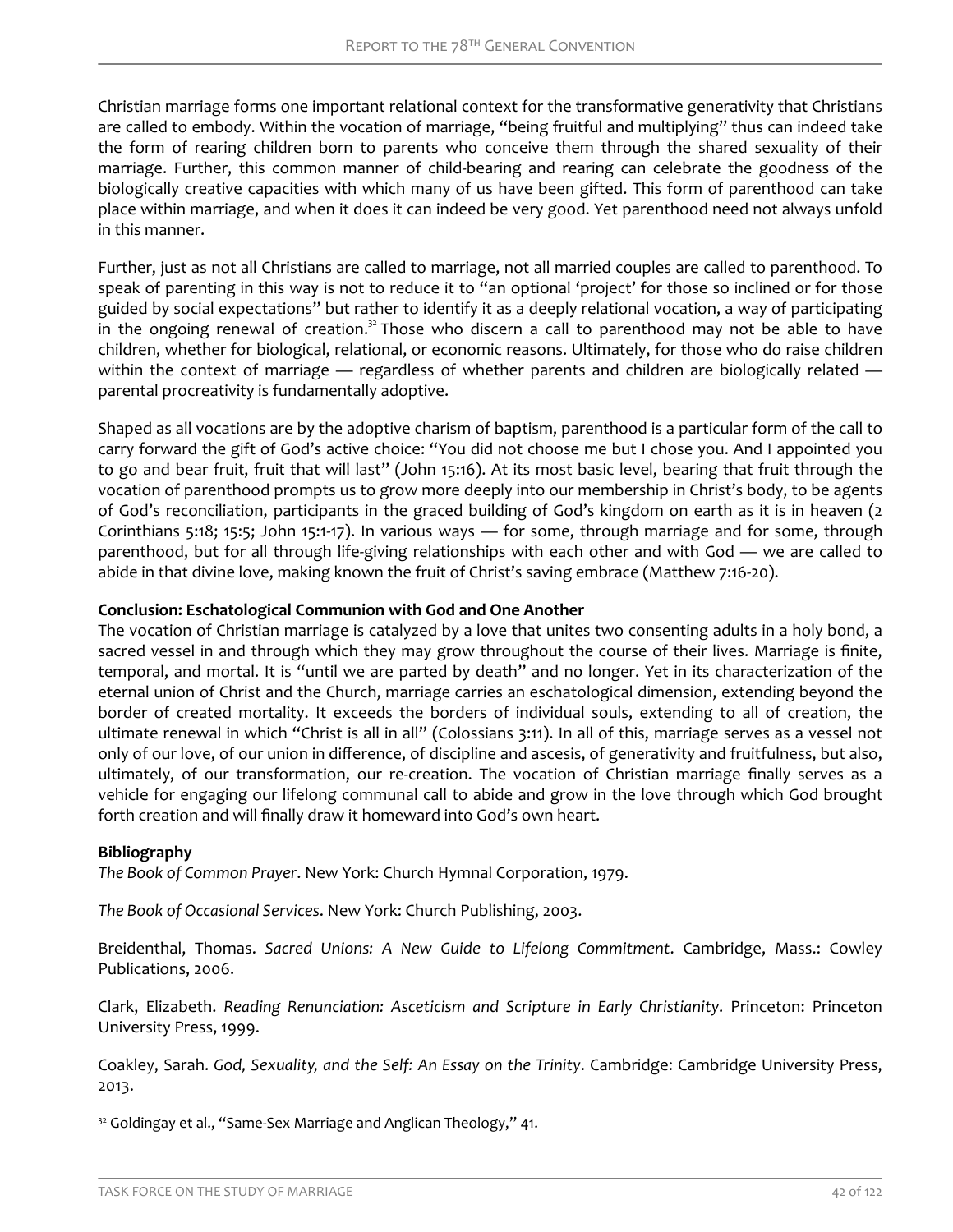———. *Powers and Submissions: Spirituality, Philosophy and Gender*. Malden: Blackwell, 2003.

Cornwall, Susannah. *Sex and Uncertainty in the Body of Christ: Intersex Conditions and Christian Theology*. London: Equinox, 2010.

Daley, Brian E., trans. *Gregory of Nazianzus*. London: Routledge, 2006.

Farley, Margaret. *Just Love: A Framework for Christian Sexual Ethics*. New York: Continuum, 2006.

Farley, Margaret. "The Meaning of Commitment." In Kieran Scott and Michael Warren, eds., *Perspectives on Marriage: A Reader*. New York: Oxford University Press, 2007.

Fatum, Lone. "Image of God and Glory of Man: Women in the Pauline Congregations." In Kari Elisabeth Borresen, ed.,*The Image of God: Gender Models in Judaeo-Christian Tradition*. Minneapolis: Fortress, 1995.

Goldingay, John, Grant LeMarquand, George Sumner, and Daniel Westberg. "Same-Sex Marriage and Anglican Theology: A View from the Traditionalists." *Anglican Theological Review* 93, no.1. (2011): 1-50.

Good, Deirdre, Willis Jenkins, Cynthia Kittredge, and Eugene Rogers. "A Theology of Marriage Including Same-Sex Couples: A View from the Liberals." *Anglican Theological Review* 93, no. 1. (2011): 51-88.

Grudem, Wayne, and John Piper. *Recovering Biblical Manhood and Womanhood: A Response to Evangelical Feminism*. Wheaton: Crossway Books, 2006.

The House of Bishops of the General Synod of the Church of England, *Some Issues in Human Sexuality: A Guide to the Debate*. London: Church House Publishing, 2003.

The House of Bishops Working Group on Human Sexuality, *Report of the House of Bishops Working Group on Human Sexuality*. London: Church House Publishing, 2013. https://www.churchofengland.org/media/1891063/ pilling report gs 1929 web.pdf

Pope John Paul II. *Man and Woman He Created Them: A Theology of the Body*. Boston: Pauline Books and Media, 2006.

Kuefler, Mathew. The Manly Eunuch: Masculinity, Gender Ambiguity, and Christian Ideology in Late Antiquity. Chicago: University of Chicago Press, 2001.

Martin, Dale. *Sex and the Single Savior: Gender and Sexuality in Biblical Interpretation*. Louisville: Westminster John Knox, 2006.

The Primate's Theological Commission of the Anglican Church of Canada, *Report of the Primate's Theological Commission of the Anglican Church of Canada on the Blessing of Same-Sex Unions*; http://www.anglican.ca/ primate/ptc/smr/

*A New Zealand Prayerbook*. The Anglican Church in Aotearoa, New Zealand, and Polynesia, 1988.

Ringrose, Kathryn. *The Perfect Servant: Eunuchs and the Social Construction of Gender in Byzantium*. Chicago: University of Chicago Press, 2003.

Rogers, Eugene. "Same-Sex Complementarity: A Theology of Marriage." *Christian Century*, May 11, 2011; http://www.christiancentury.org/article/2011-04/same-sex-complementarity